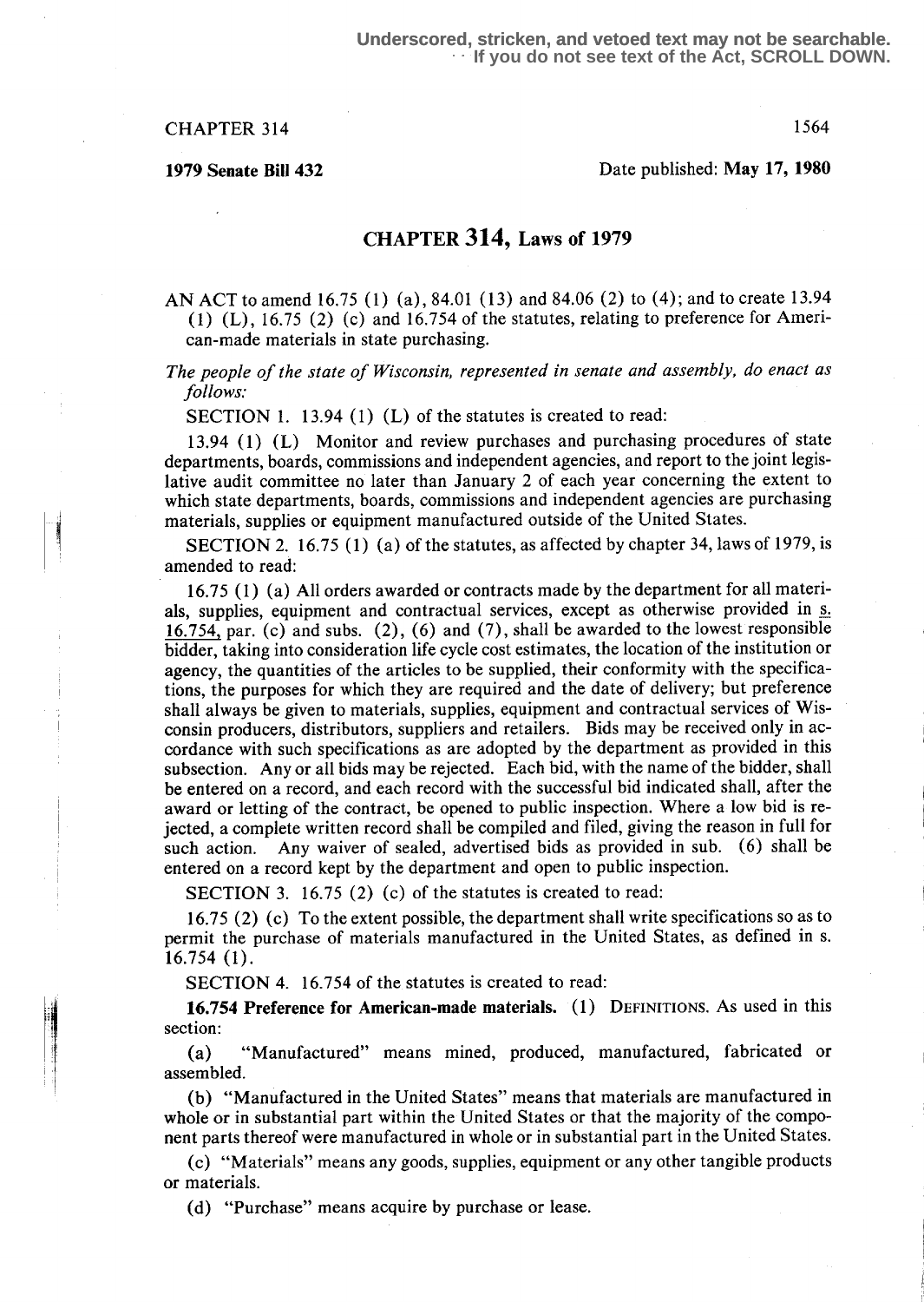1565 CHAPTER 314

(e) "State" means the state of Wisconsin or any agency thereof, a contractor acting pursuant to a contract with the state, and any person acting on behalf of the state or any agent thereof.

(2) PURCHASE PREFERENCE. Notwithstanding s.  $16.75$  (1), (2) and (6), when all other factors are substantially equal the state shall purchase materials which are manufactured to the greatest extent in the United States.

(3) EXEMPTIONS. Subsection (2) does not apply if the materials are purchased for the purpose of commercial resale or for the purpose of use in the production of goods for commercial sale . Subsection (2) does not apply to the purchase of stationery and printing materials. Subsection (2) does not apply if the department or other person having contracting authority in respect to the purchase determines that :

(a) The materials are not manufactured in the United States in sufficient or reasonably available quantities; or

(b) The quality of the materials is substantially less than the quality of similar available materials manufactured outside of the United States.

SECTION 5. 84.01 (13) of the statutes is amended to read:

84.01 (13) ENGINEERING SERVICES. The department may engage such engineering, consulting, surveying or other specialized services as it may deem deems advisable, which  $s$ hall be. Any engagement of services under this subsection is exempt from ss. 16.70 to 16.75, 16.755 to 16.82 and  $s=16.85$  to 16.89, but any such s. 16.754 applies to such engagement. Any engagement involving an expenditure of \$3,000 or more shall be by formal contract approved by the governor.

SECTION 6. 84.06 (2) to (4) of the statutes, as affected by chapter 32, laws of 1979, are amended to read:

84.06 (2) Bins, CONTRACTS. All such highway improvements shall be executed by contract based on bids unless the department finds that another method as provided in sub. (3), (4) or (5) would be more feasible and advantageous . Bids shall be advertised for in the manner determined by the department. The contract shall be awarded to the lowest competent and responsible bidder as determined by the department. If the bid of the lowest competent bidder is determined by the department to be in excess of the estimated reasonable value of the work or not in the public interest, all bids may be rejected. The department shall, so far as reasonable, follow uniform methods of advertising for bids and may prescribe and require uniform forms of bids and contracts. The secretary shall enter into the contract on behalf of the state. Every such contract is excepted exempted from ss . 16.70 to 16.75, 16.755 to 16.82, 16 .87 and 16 .89, but s. 16 .754 applies to the contract. Any such contract involving an expenditure of \$1,000 or more shall not be valid until approval of approved by the governor is indorsed. The secretary may require the attorney general to examine any contract and any bond submitted in connection with the contract and report on its sufficiency of form and execution. The bond required by s. 779.14 for any such contract involving an expenditure of less than \$1,000 is exempt from approval by the governor and shall be subject to approval by the secretary. This subsection shall also apply also applies to contracts with private contractors based on bids for maintenance under s. 84.07.

(3) CONTRACTS WITH COUNTY OR MUNICIPALITY ; DIRECT LABOR; MATERIALS. If the department finds that it would be more feasible and advantageous to have the improvement performed by the county in which the proposed improvement is located and without bids, the department may, by arrangement with the county highway committee of the county, enter into a contract satisfactory to the department to have the work done by the county forces and equipment and in. In such contract the department may authorize the county to purchase, deliver and store materials and may fix the rental rates of small tools and equipment. The contract shall be between the county and the state and shall not be based on bids, and may be entered into on behalf of the county by the county highway

 $\mathbf{r}$